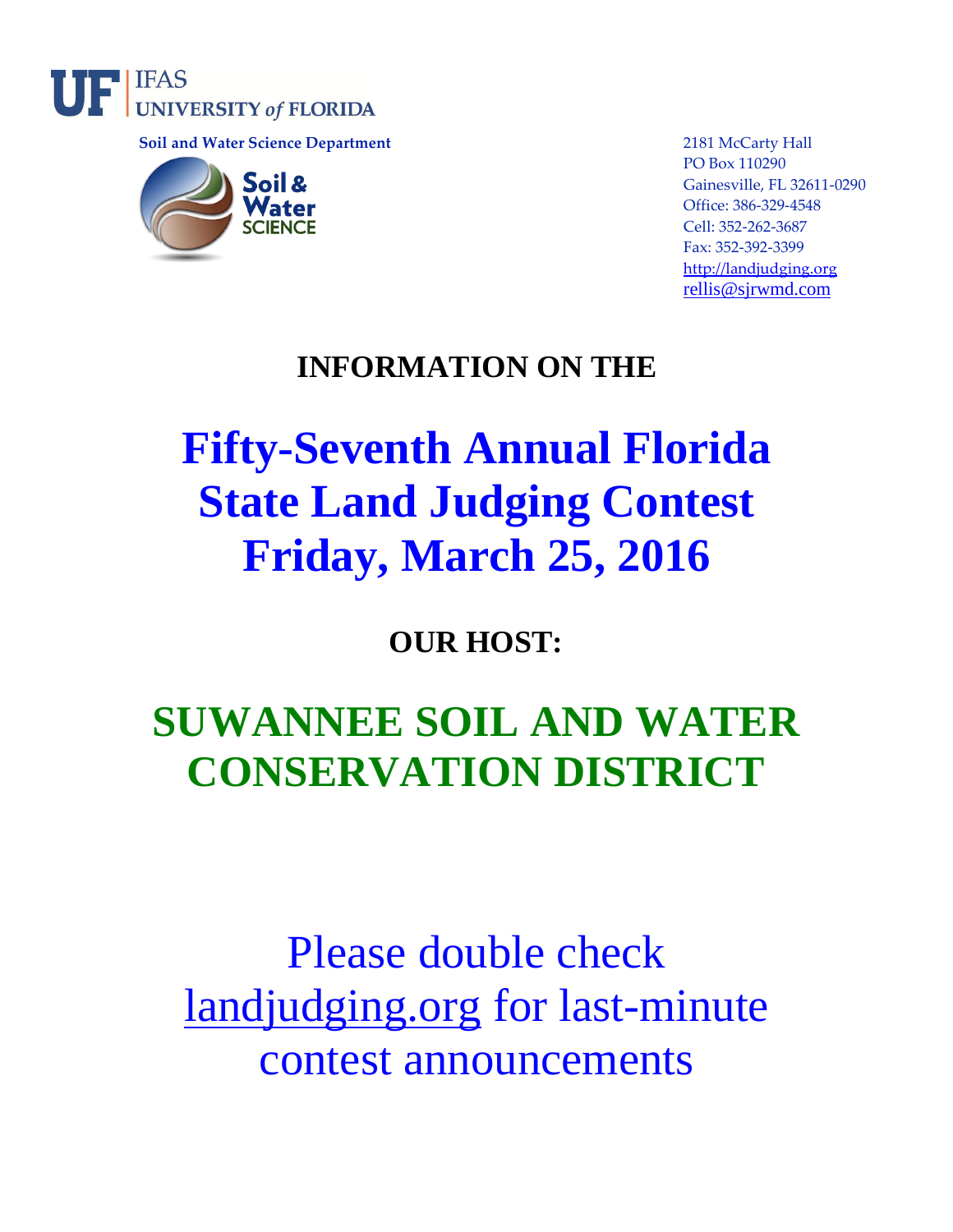## **Two Items of** *Great Importance!* **Read and follow links as appropriate:**

- **1.** *More than one team* **in each High School Division (4-H and FFA)** *may* **be certified forward to compete in the National Land Judging Contest! Read carefully the [Policy Statement](http://landjudging.org/about.shtml) on this Web Site for details!**
- **2. Please note that we are using the new score card introduced in 2014. (4-H will use the same scard). <http://landjudging.org/newcard/> for more info.**

#### **Web Site:**

Web Site for Pre-Registration, Policy Statement, and Other Information: **[http://landjudging.org.](http://landjudging.org/)**

#### **Where to meet:**

Florida Sheriffs Boys Ranch ([Web Site](https://www.youthranches.org/locations/boys-ranch)) Address: 1813 Cecil Webb Place (30.407468, -83.013722) Live Oak, FL 32060

The entrance to the Boys Ranch is on the north side of CR 795 ( $24<sup>th</sup>$  ST). Once you enter the property there will be signs to direct you. DP property is on CR142 Ashville Hwy near 9676 Ashville Hwy Greenville, FL 32331. The GPS coordinates to the entrance are: [30.407468, -83.013722.](https://www.google.com/maps/place/30%C2%B024) Additional information and a map can be found on the 2016 [Contest Page.](http://landjudging.org/contests/2016/)

Once you enter the property, follow the signs from there to the meeting site to sign in and pick up your scorecards.

#### **What will be provided:**

Breakfast (doughnuts) and lunch will be provided.

**Please note:** Each team will be responsible for transportation to the land judging field site.

#### **When:**

**Friday, March 25, 2016.** Sign-in: **8:00-9:00 A.M.**

#### **Pre-Registration:**

Pre-registration is *required* for all 4-H and FFA High School teams and for all 4-H and FFA Middle School teams. **Pre-registration is due by 5:00 PM Eastern time on Friday, March 18th.** Pre-registration is to be done by sending your team's registration information as an email to [gmeans@ufl.edu](mailto:gmeans@ufl.edu).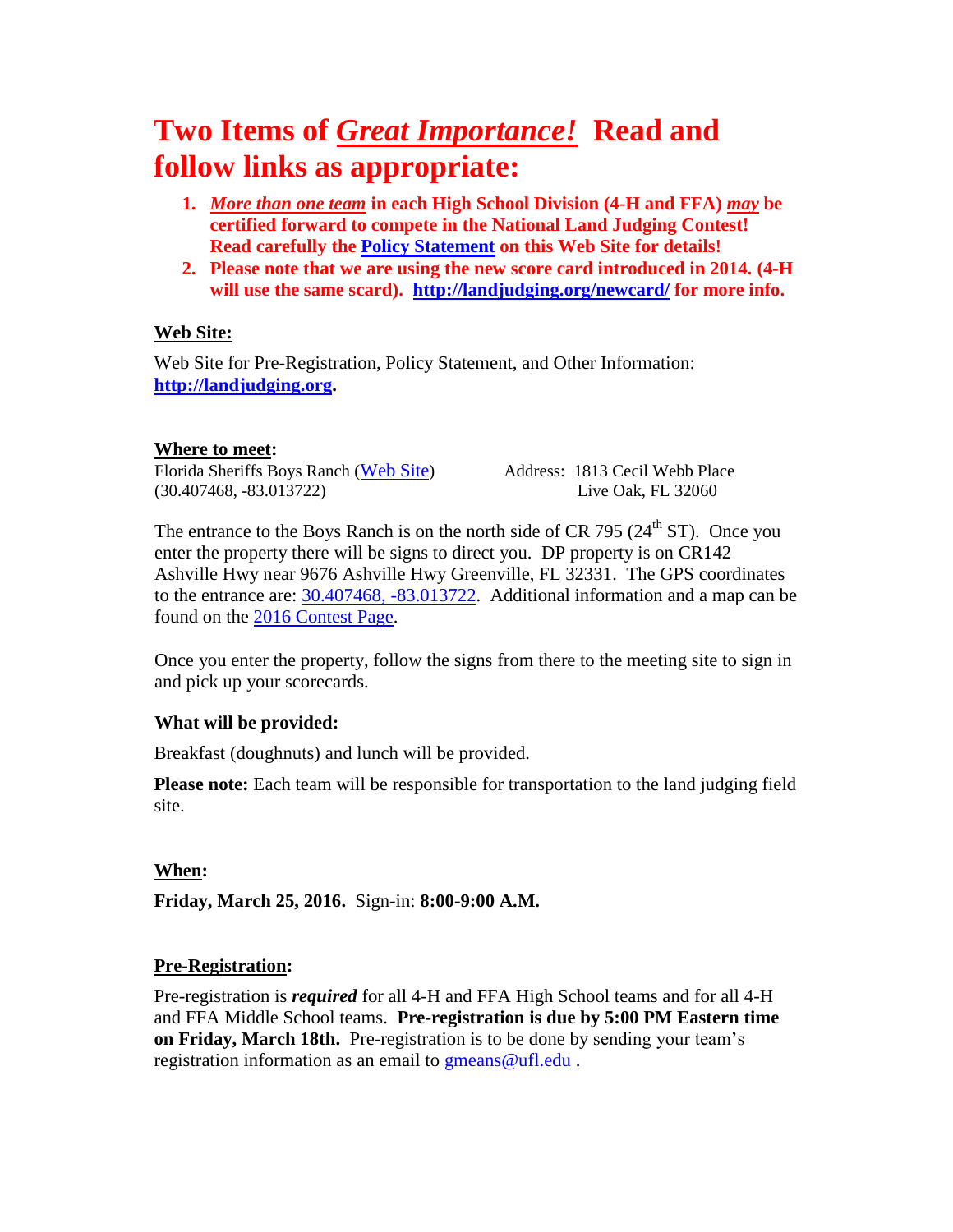#### **Noon Meal Arrangements:**

Suwannee Soil and Water Conservation District and other sponsors will provide lunch to **participants (four per team; one High School 4-H team and one High School FFA team per county, plus one Middle School 4-H team and one Middle School FFA team per county – see Policy Statement and Pre-Registration Information on this Web Site), coaches**, **contest officials**, **contest helpers**, and **sponsors**. Any others will be served only after these have been served.

#### **Lodging:**

The contest site is about 10 mi north of Live Oak, FL. Hotels near Live Oak are the closest, but Lake City may have a greater selection for you.

#### **Land Judging Policies:**

The current **[Policy Statement](http://landjudging.org/policy.shtml)** will be followed. Note that the policy statement allows for only one High School 4-H team and one High School FFA team plus one Middle School 4-H team and one Middle School FFA team per county. All teams and all participants must meet the eligibility criteria indicated in the Policy Statement. See the **[Policy Statement](http://landjudging.org/policy.shtml)** for details.

**Please note: (1) No 4-H or FFA member who has been on a state winning (first place) team, who has been to the National Contest, or who has substituted on a team that went to the National Contest, will be eligible for competition in future land judging contests in Florida** *in either Division (4-H or FFA)***; and (2) Additional team members – beyond the four members allowed per team – will**  *not* **be allowed in the pits during the contest and will not be given "practice" scorecards. This event is only for those teams and team members who have earned the right to participate in the State Contest as per the Policy Statement. Everyone is welcome into the pits for an on-site discussion once the contest is over.**

**Note also: State winning 4-H and FFA high school teams will be eligible to compete in the National Land & Range Judging Contest held in Oklahoma City, Oklahoma, each year during the month of April or May. One <u>or more</u> of the high scoring 4-H county and FFA chapter teams in the state contest will be certified as eligible to represent the state in the National Contest, in accordance with the guidelines given in the [Policy Statement.](http://landjudging.org/policy.shtml) Certification forms must be filled in by the coaches of teams eligible to go to National and sent to the Florida 4-H State Office or the Florida FFA Association State Office, as appropriate, within seven days following the State Contest.**

#### **Contest Format and Scorecard Return Policy:**

Contestants will judge four sites (three land judging pits and one homesite evaluation pit). Scorecards will not be returned to coaches or contestants after the contest.